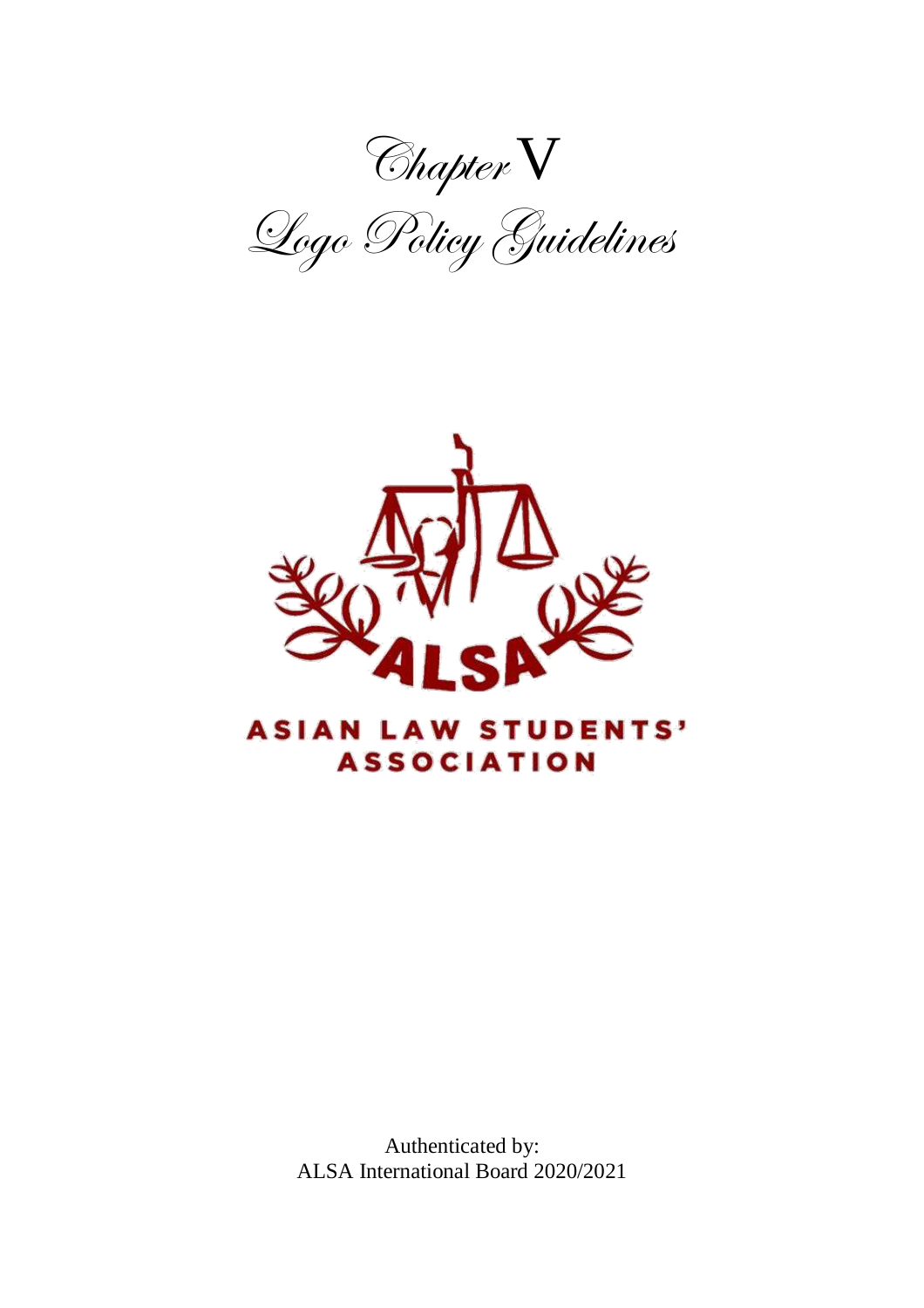

# **Table of Contents**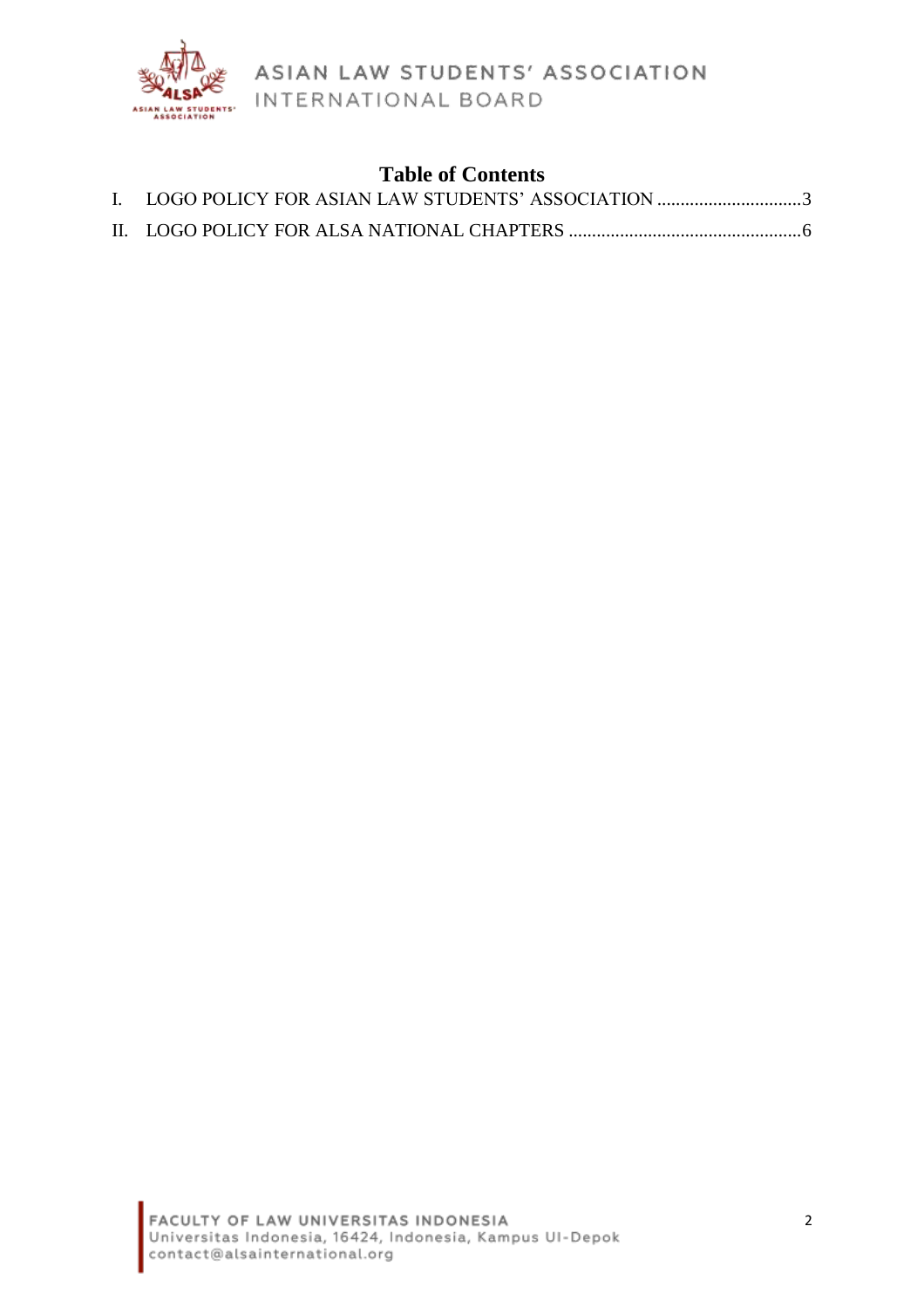

#### <span id="page-2-0"></span>**I. LOGO POLICY FOR ASIAN LAW STUDENTS' ASSOCIATION**

*Amendment: -*

*Come into Effect on 3rd of October 2016 Passed by the Governing Council*

- 1. The title of this association is "**Asian Law Students' Association**" and shall be referred to as "**ALSA**" thereafter.
- 2. Logo of this association shall be called the "**ALSA Logo**" and is as shown below:



- 3. Details of the ALSA Logo are:
	- a. Color: Red Maroon, color code: #8d0101 or White, color code #FFFFFF where applicable
	- b. Font: Gotham Black Regular
	- c. Lady Justice holding a scale
	- d. Terms of "ASSOCIATION" placed below "ASIAN LAW STUDENTS"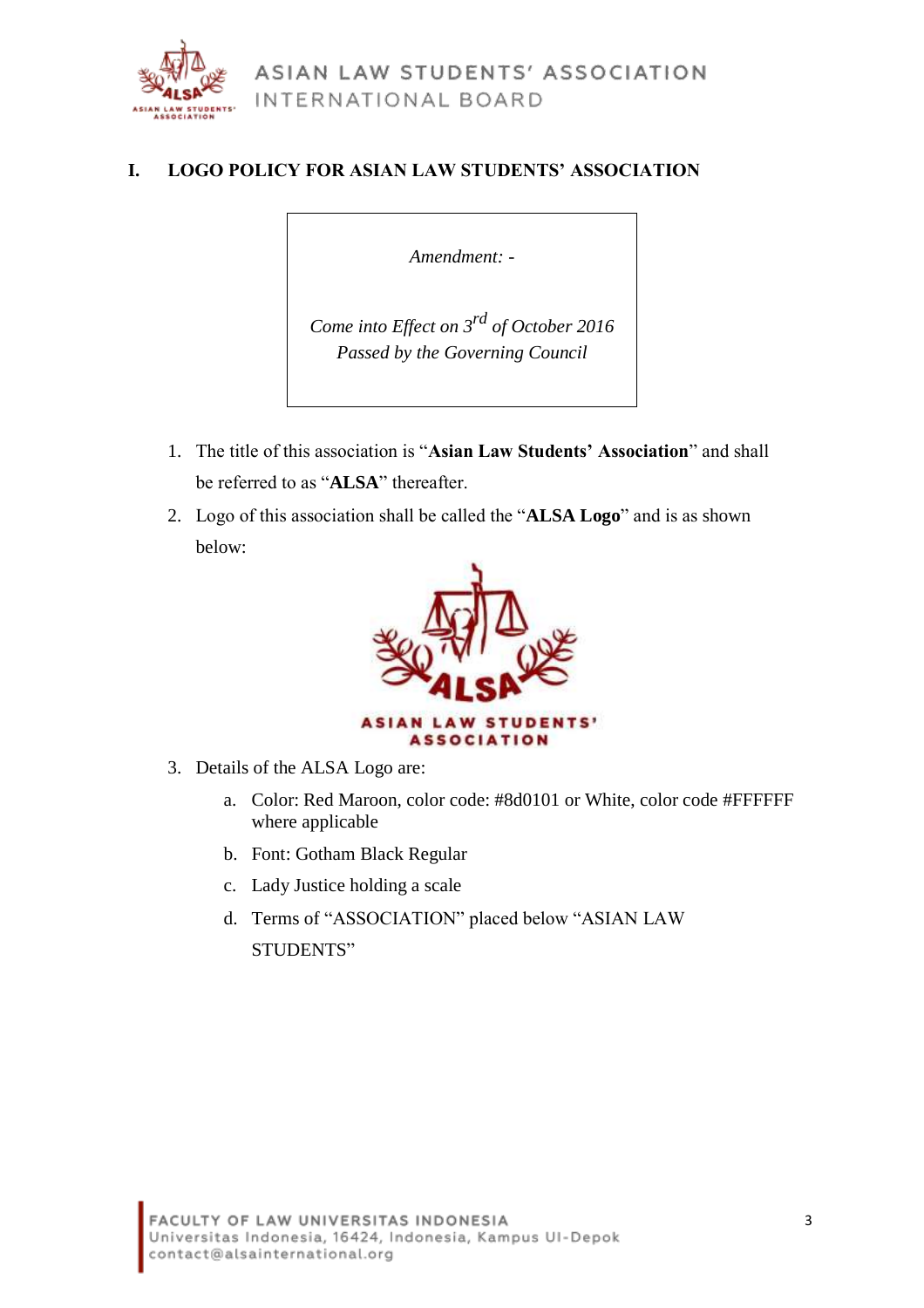

Alternative logo:



Note: The white logo shall serve as an alternative for the red should it cause any designs problems (i.e. the logo can't be seen clearly). The dark grey background behind the ALSA logo is for explanatory purposes only and is **not** a part of the ALSA logo.

- 4. Philosophy of the ALSA Logo:
	- a. Lady Justice holding a scale signifies that this association stands for honesty, integrity and credibility of Asian law students in promoting the awareness of justice.
	- b. "ALSA" shall be a solid platform to execute the stated visions of Asian law students.
	- c. Red color defines the bravery to enforce the goals of this association.
- 5. Rationale:
	- a. The ALSA Logo will represent ALSA
	- b. Branding action to unify ALSA from ALSA International to ALSA Local Chapters
	- c. Dispelling all distances and stigma in each part of ALSA
	- d. To relieve all confusions that potential partners might have about ALSA and its respective National and Local Chapters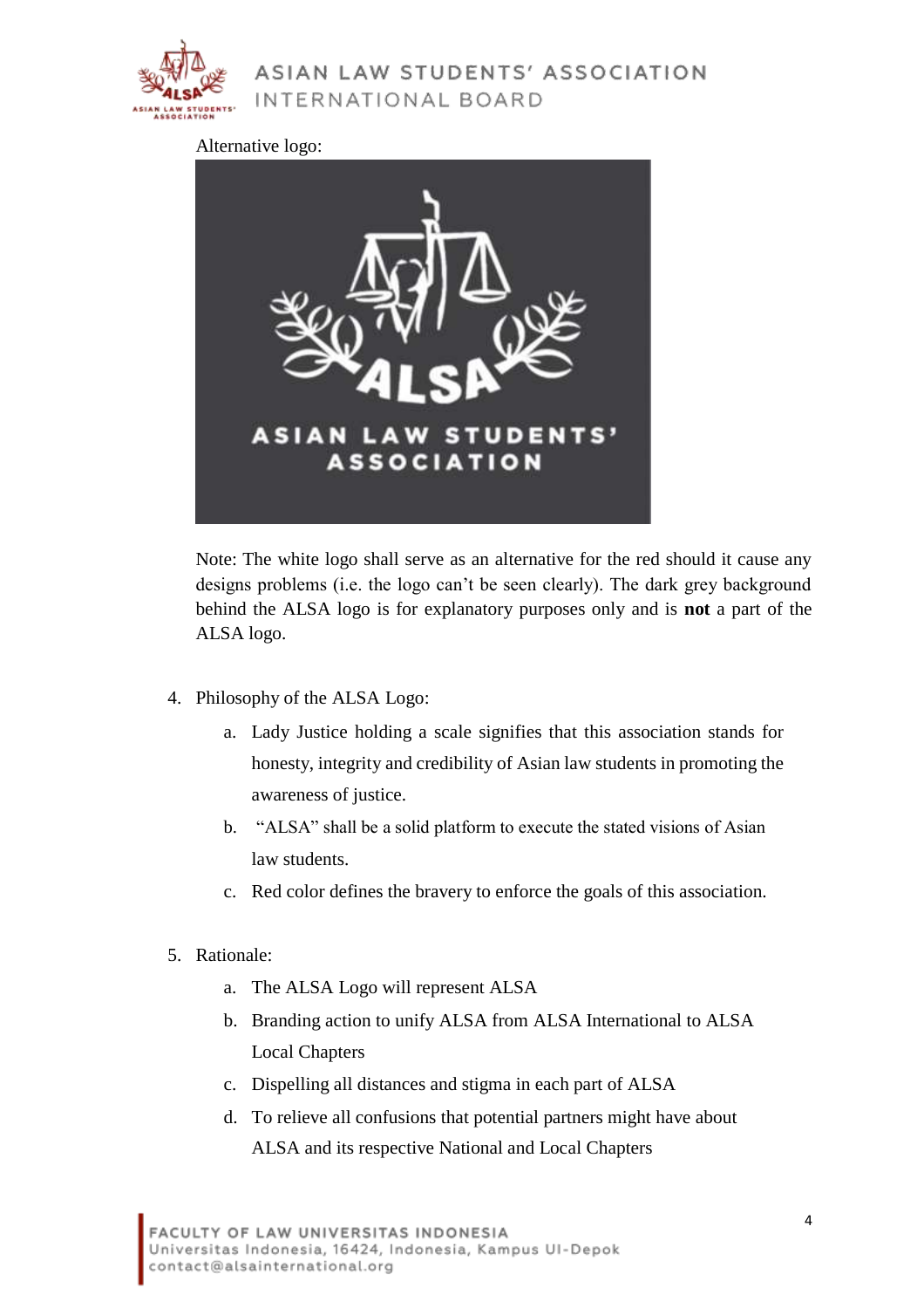

- 6. Aims:
	- a. Introduce ALSA as a unified association, and Local Chapters as a representative of Universities members of ALSA
	- b. Unification of ALSA Logo to help clarify the different parts of ALSA
	- c. A firm unification of the association beginning from the ALSA Logo.
- 7. Rules on the logo usage (applicable to ALSA International Board, National Chapters and Local Chapters):
	- a. The ALSA Logo represents ALSA, including the respective National and Local Chapter;
	- b. Any form of promotional materials issued or made by this association shall include the ALSA Logo;
	- c. The ALSA Logo shall be placed side-by-side with other ALSA National Chapter and/or ALSA Local Chapter Logo on the promotional materials depending on who creates the promotional materials
		- i. Promotional materials by an ALSA National Chapter shall include their respective ALSA National Chapter Logo and the ALSA Logo
		- ii. Promotional materials by an ALSA Local Chapter shall include its own ALSA Local Chapter Logo, their respective ALSA National Chapter Logo and ALSA Logo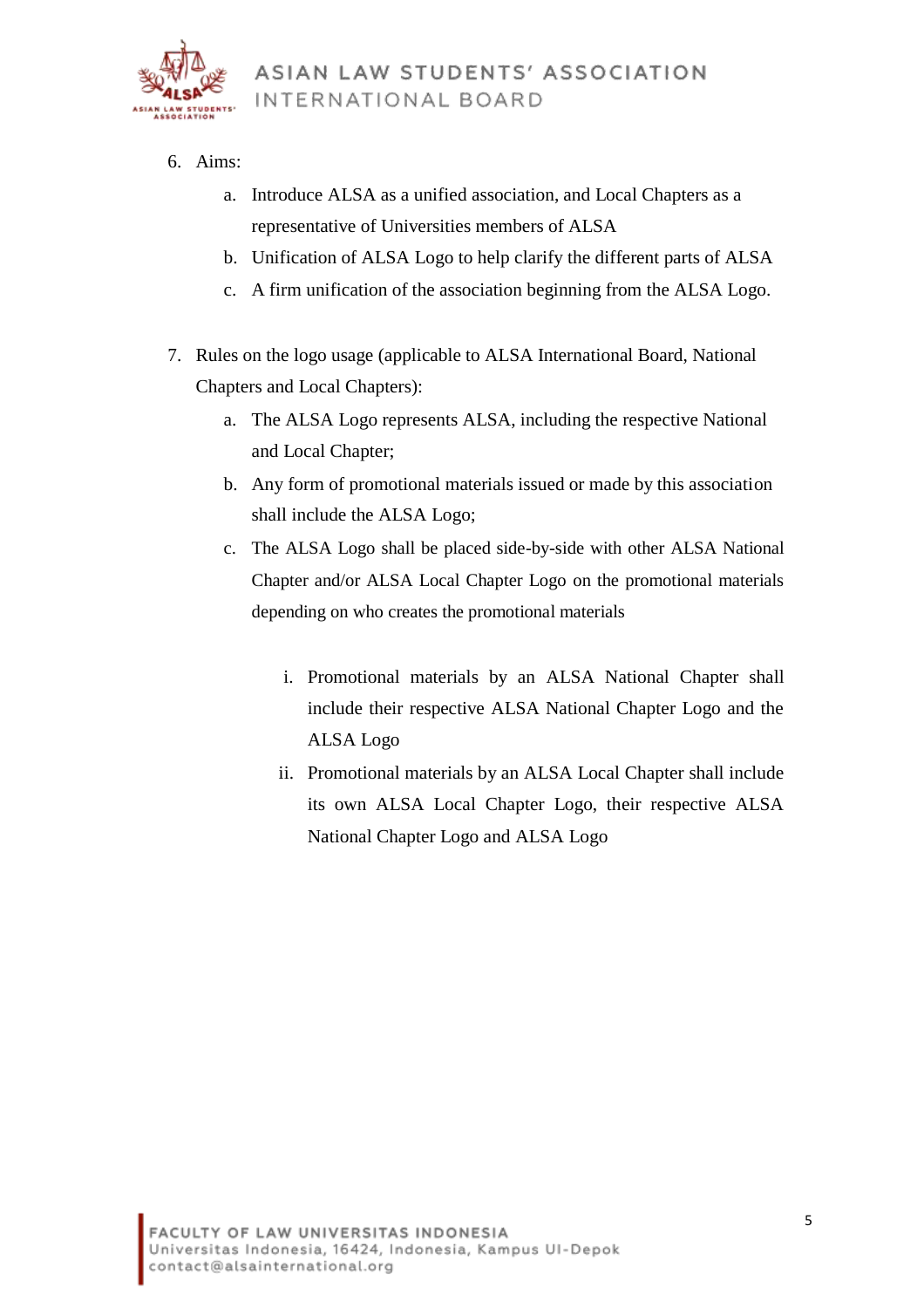

### <span id="page-5-0"></span>**II. LOGO POLICY FOR ALSA NATIONAL CHAPTERS**

#### Number: 025/K/ALSAIB/IX/2016

## **Logo Policy for Asian Law Students' Association (National Chapters)**

*Amendment: -*

*Come into Effect on 3rd of October 2016 Passed by the Governing Council*

- 1. The title of this association is "**Asian Law Students' Association**" and shall be referred to as "**ALSA**" thereafter.
- 2. Logo of ALSA shall be called the "**ALSA Logo**" and is as shown below:



- 3. Rationale:
	- a. Branding action to unify ALSA from ALSA International to ALSA Local Chapters
	- b. Dispelling all distances and stigma in each part of ALSA
	- c. To relieve all confusions that potential partners might have about ALSA and its respective National and Local Chapters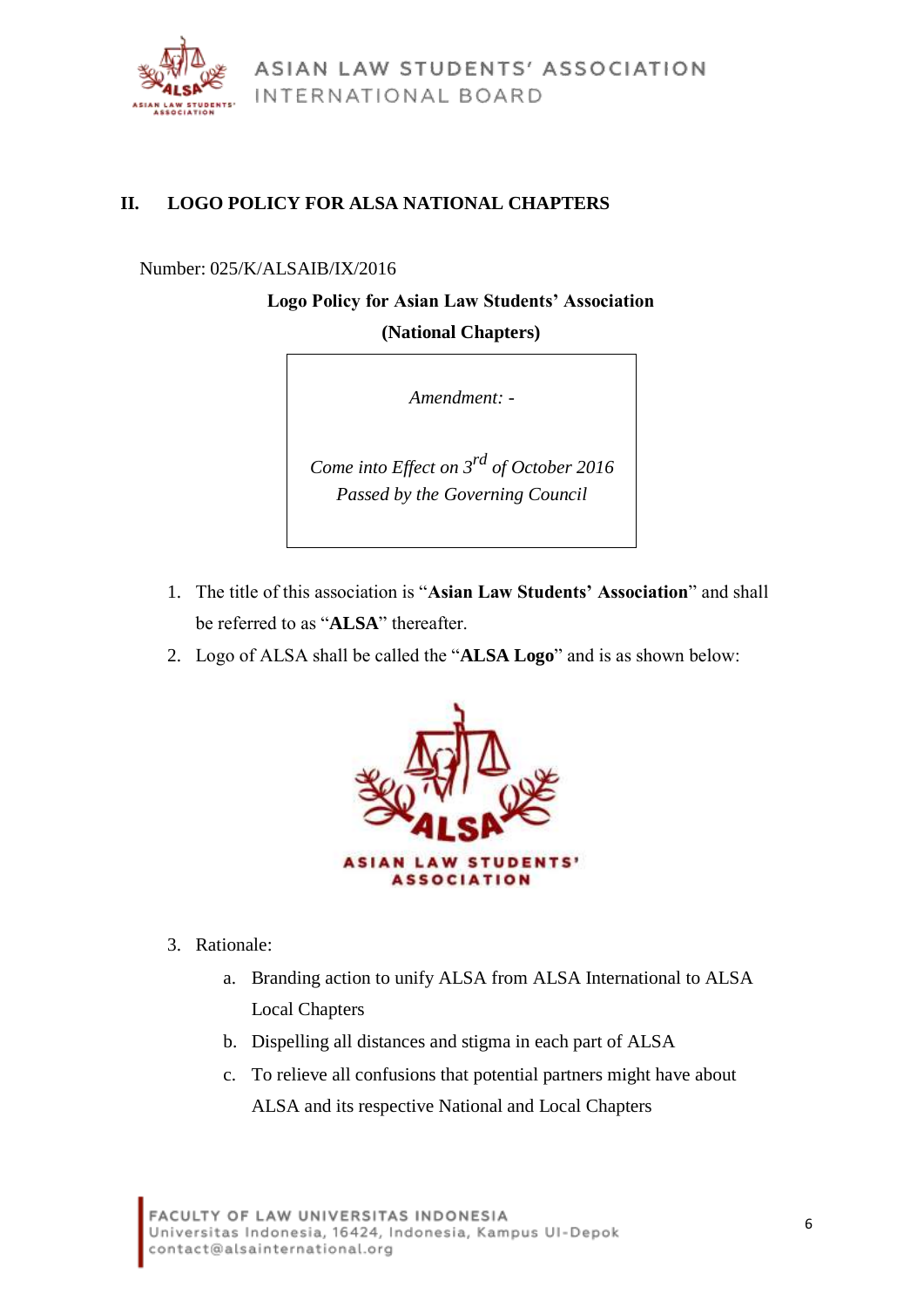

- 4. Aims:
	- a. Introduce ALSA as a unified association, and Local Chapters as a representative of Universities members of ALSAUnification of ALSA Logo to help clarify the different parts of ALSA
	- b. A firm unification of the association beginning from the ALSA Logo.
- 5. Rules on the use of ALSA National Chapters Logo:
	- a. In creating the respective ALSA National Chapters' (NC) Logo, the following rules shall be followed:
		- i. Include the ALSA logo :
			- 1. Lady Justice holding an equal balance;
			- 2. The letters 'ALSA'; and
			- 3. Leaf design on both side of the letters 'ALSA'
		- ii. Replace 'ASIAN LAW STUDENTS' with the words 'NATIONAL CHAPTER' or 'LOCAL CHAPTER'
		- iii. Replace 'ASSOCIATION' with the name of the National Chapter or Local Chapter (i.e INDONESIA, THAILAND or TAIWAN etc);
		- iv. No modification is permitted unless it is regulated under the Book of Guidelines
	- b. ALSA National Chapters must inform the ALSA International Board if there are any changes in the ALSA National Chapter Logo and the ALSA International Board reserves the right to request a change in the ALSA National Chapters Logo if the ALSA National Chapters Logo does not comply with the above rules.
	- c. The secondary configuration is permitted.
	- d. Further regulation shall be referred to the Graphic Standard Manual (GSM) of ALSA International.
- 6. Rules on the use of ALSA National Chapters Logo:
	- a. In creating the respective ALSA National Chapters' Logo, the following rules shall be followed;